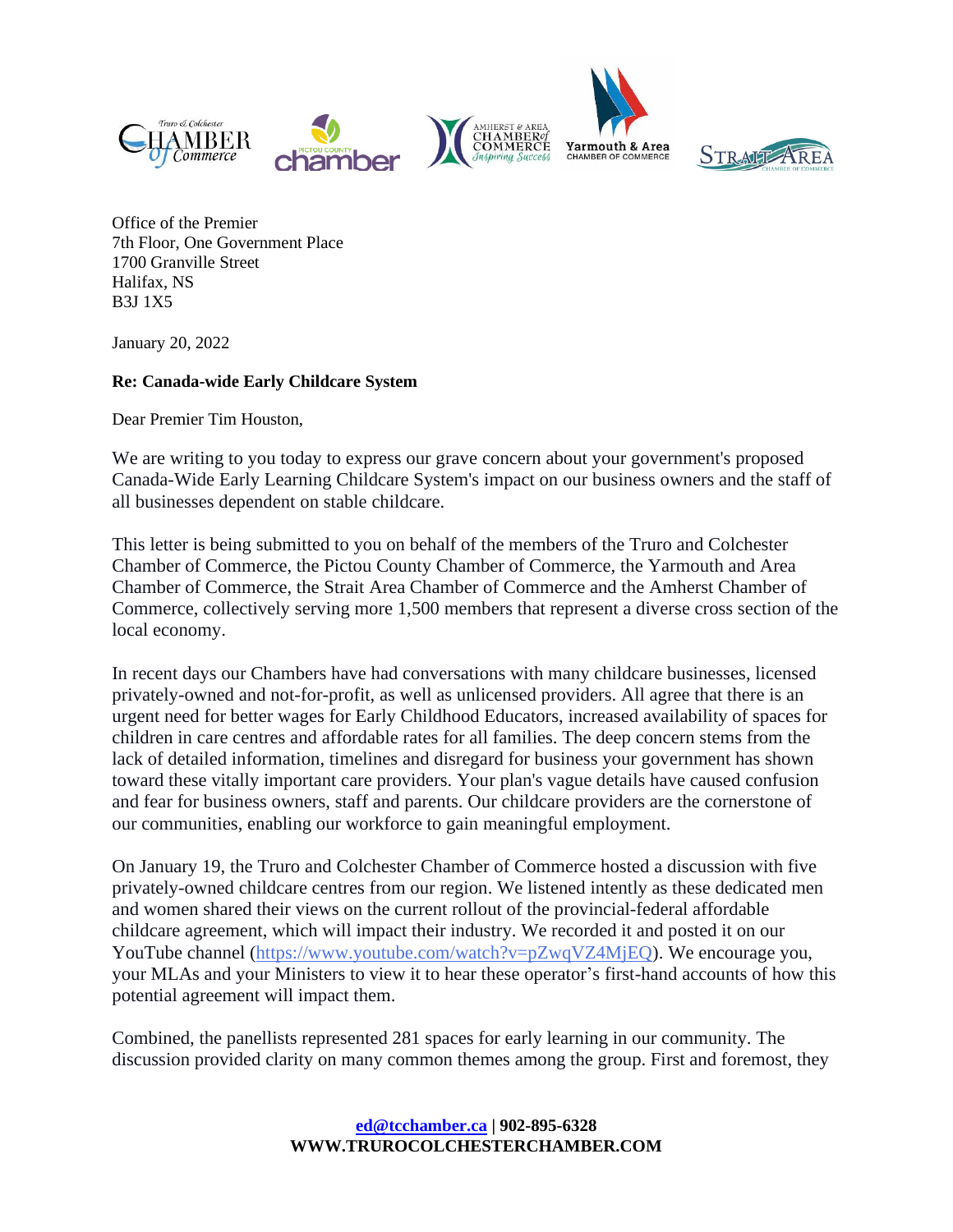



are deeply passionate and committed to the growth and development of the children in their care.

They clearly articulated the reasons why your government's proposed three options for private childcare centres are not acceptable and essentially leave them with no reasonable choices

The lack of consultation by your government with these providers, expected to make life-altering decisions, is appalling. The lack of communication and "consultation" leading up to the private meeting with childcare operators on January 13 was limited. We have been told a survey was circulated to operators last fall, which included what some are calling leading questions. Despite being promised information by the end of 2021, these valued operators did not receive briefing documents until the January 13 meeting, rendering them ill-prepared to pose meaningful questions to your representatives.

This lack of information and heavy-handed, rushed approach to push this program through has broken the trust of operators, and private business owners as a whole, with the government.

An interesting point made by several childcare centres during the discussion was the fact that some are already offering \$10 a daycare, or less, to families in need with the support of subsidies and government programs.

Our business owners have conveyed to us that they believe the agreement presented last week by the provincial and federal government was ill-conceived and poorly thought through. As a result, the wellbeing of 190 plus privately-owned childcare operators and more than 9,700 children, as well as hundreds more in unlicensed centres, is being jeopardized in an effort to access a pool of funds for early childhood learning offered by the federal government on a tight timeline.

We acknowledge that today, January 20, your government has agreed to lift the looming March 18 deadline for private operators to select one of the three proposed options listed in the plan.

We ask that you immediately re-engage with childcare operators across the province in meaningful, constructive, considerate discussions to negotiate a sustainable plan that works for business, government, parents and most importantly, the children of this province. We are aware that proposed agreements in Alberta and New Brunswick demonstrate that they can invest in affordable early learning and childcare while including private sector childcare providers in their models. This is an opportunity to support and grow business in Nova Scotia.

During your government's news conference, you noted this was a historic and transformational change in the childcare system. We support efforts to provide affordable childcare to families so they may continue to participate in the workforce and help grow our province's economy.

> **[ed@tcchamber.ca](mailto:ed@tcchamber.ca) | 902-895-6328 WWW.TRUROCOLCHESTERCHAMBER.COM**